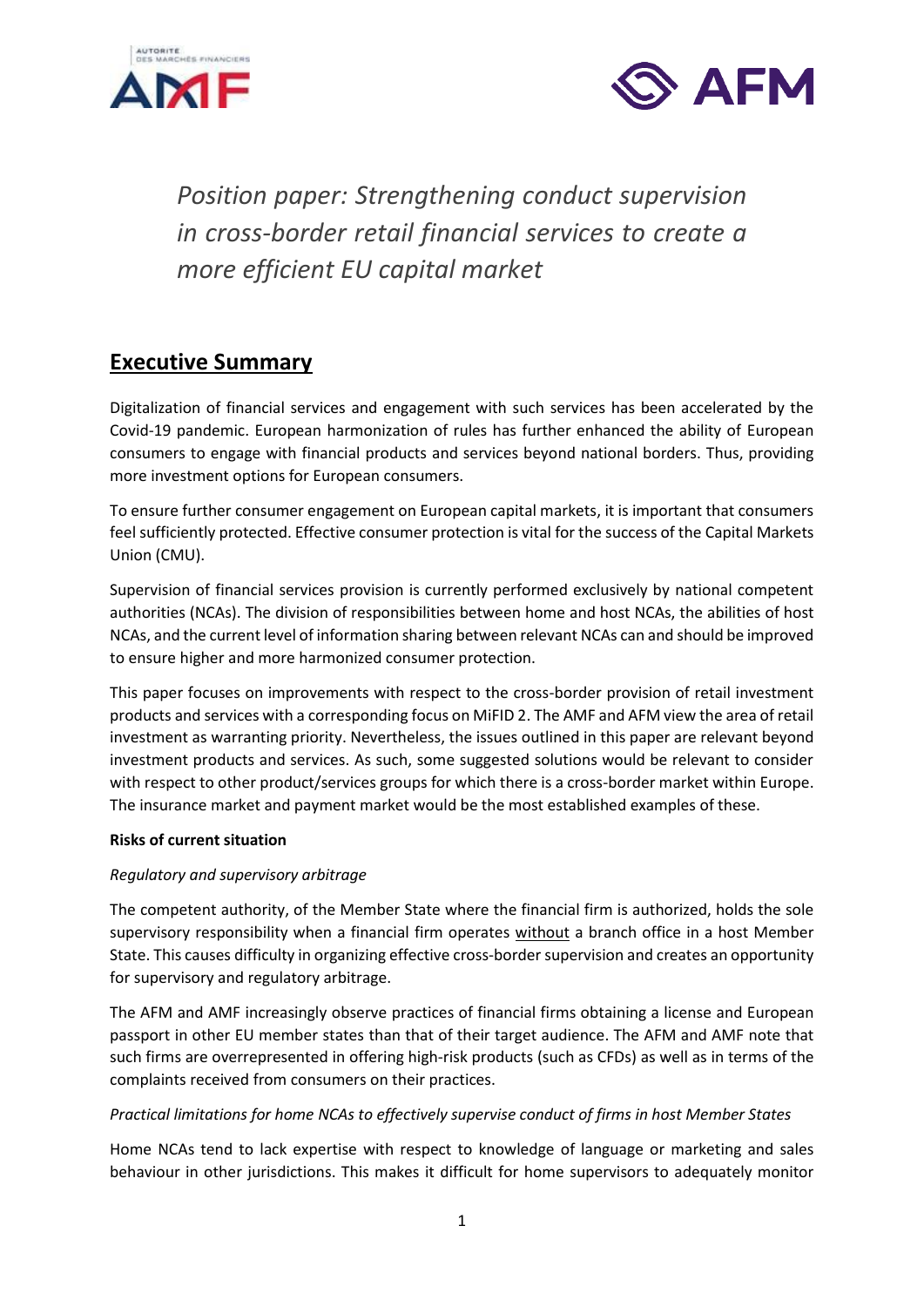cross-border activity of financial firms in host member states. In addition, finite supervisory capacity and the inclination to prioritize resources where they are most effective, i.e. on issues affecting domestic consumers, can result in limited capacity being available to address cross-border issues.

#### *Lack of effective information sharing on cross-border activity*

Competent authorities currently lack up-to-date insight in the services that are being provided in their respective markets on a cross-border basis. Passport notifications lack relevant information and, at times, quality. Passport notifications are not subject to regular updates and as such do not reliably reflect actual practices of passport holders, including the products and services offered and the specific jurisdictions in which this is taking place. Once a passport has been obtained, there is no obligation to report on a significant increase in activity. Competent authorities can thus be left unaware of the scale of activities performed on a cross-border basis.

#### **Proposed solutions**

The AMF and AFM propose to strengthen the internal market for financial services by empowering host state supervision for cross-border activities and reducing the risk of supervisory and regulatory arbitrage, through the solutions listed below.

#### *Minimum due diligence requirements in passporting system*

Minimum due diligence by home NCAs before passports are granted enhances consistent and highquality gatekeeping. Home NCAs should exercise due diligence on the services and products a financial firm intends to offer in host member states and identify potential risks as result of cross-border activities at an early stage. We propose the introduction of a requirement for NCAs to withhold, or withdraw, authorisation where a firm has clearly chosen to place its seat in a particular Member State in order to avoid stricter standards of the Member States where it will carry out most of its activity.

#### *A centralised and up-to-date database on cross-border activities at the ESA level*

The availability of data on actual and up-to-date cross-border activity would empower NCAs and ESAs to better identify and (re)act in cases where cooperation and coordination is needed. ESAs could perform a key role in this regard. EIOPA's approach, collecting and disseminating relevant data on cross-border services on a continuous (annual) basis and establishing cooperation platforms, may serve as a good example.

#### *Extension of host NCA abilities under MiFID 2 article 86*

Establishing a limited timeframe within which home NCAs must act once solicited by the host NCA and allowing host NCAs to use temporary measures against firms which can be lifted once home NCAs take appropriate action would greatly improve effective cross-border supervision and reduce cross-border investor protection risks. Furthermore, host NCAs should be able to join forces with respect to firms that pose serious risks to investors in their jurisdictions. This could be achieved by enabling host NCAs to opt-in to an Article 86 MiFID cease and desist measure by another host member state on a specific firm without referring to the home NCA.

#### *A more effective division between home and host NCAs responsibilities with respect to conduct supervision, as well as more powers for host NCAs on matters of conduct*

Currently, the presence of a branch office in a host Member State is key in determining the division of home/host responsibilities with respect to conduct supervision. Increased digitalisation makes this determinant outdated. This warrants reconsideration. Host NCAs should have enhanced abilities in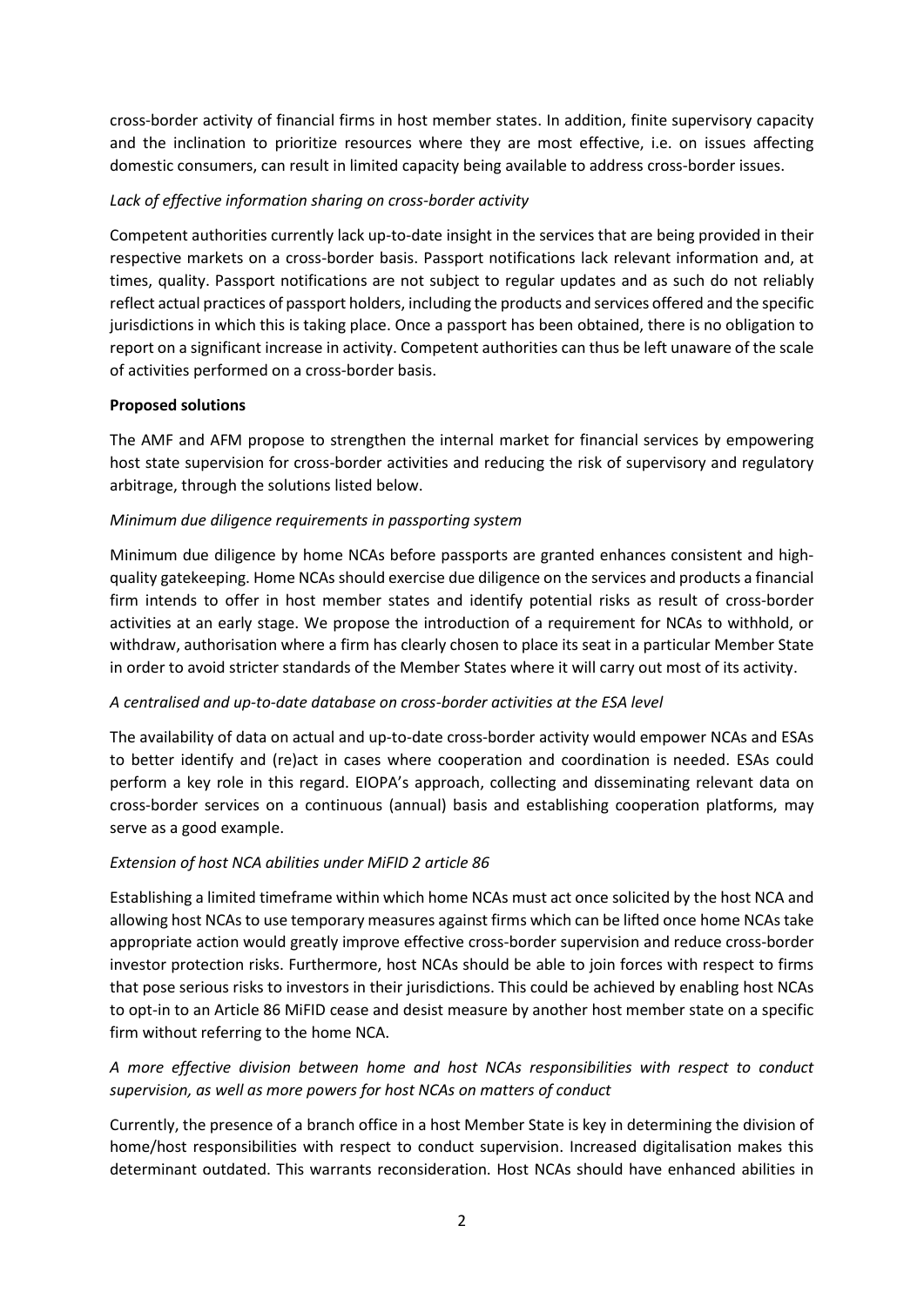order to leverage their better expertise and understanding of the local situation. Home NCAs should be informed and consulted to avoid sanctioning the same situation twice (non bis in idem). Where difficulties in cooperation between home and host arise ESMA should be involved.

For firms that operate in many different Member State, joint action through supervisory working groups at centralised ESA level may be envisioned. This would require determining a threshold of what meaningful cross-border activity entails to avoid situations where too high a burden is placed on financial firms engaging in minor cross-border activity.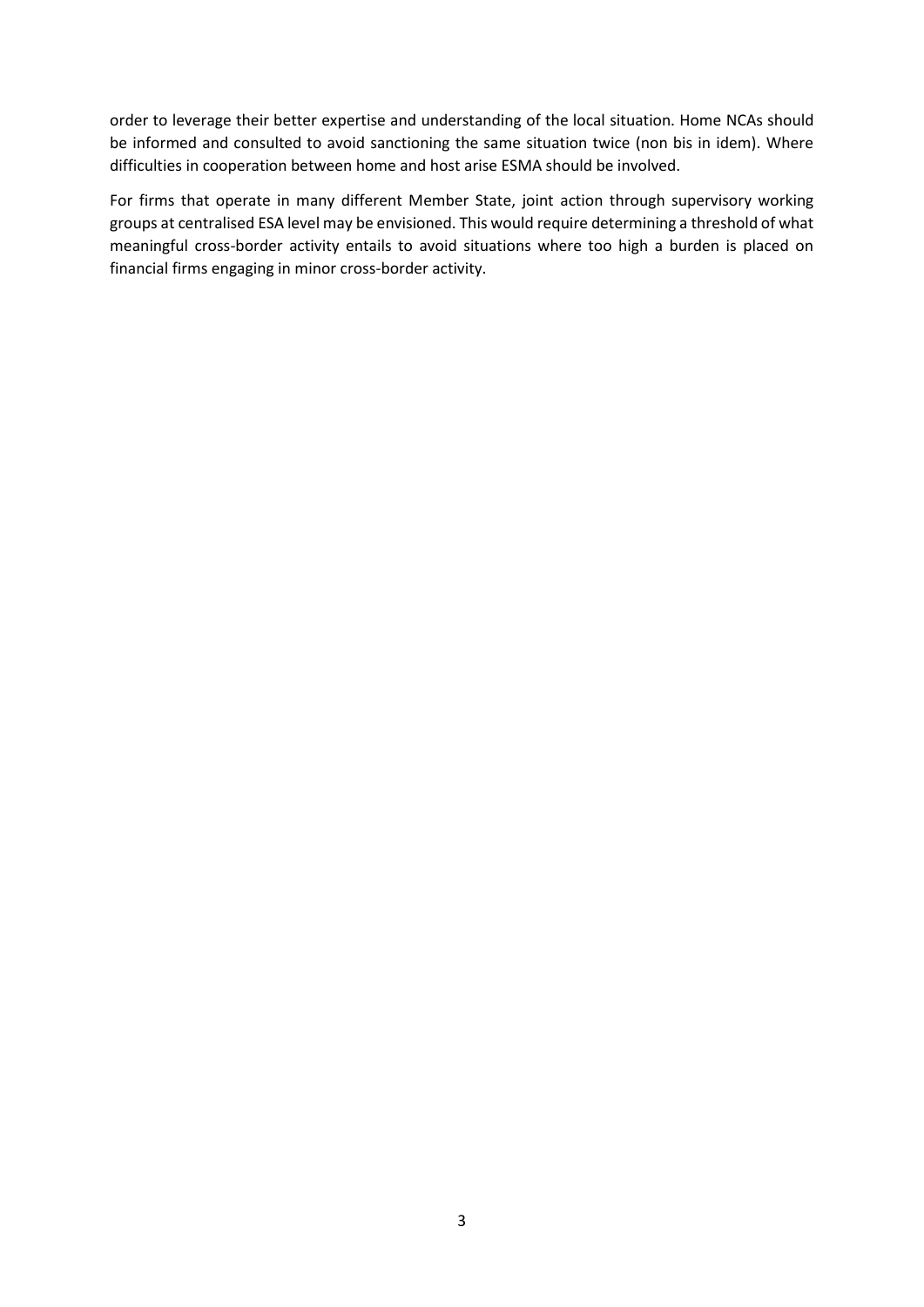## **Introduction**

**The AFM and AMF fully support the objectives of the European Commission in the Capital Markets Union (CMU) and the Retail Investment Strategy (RIS) to strengthen the internal financial markets.**  To enable a more competitive European market, the European Commission has repeatedly emphasised the importance of facilitating a stronger internal market for financial services. It has done so through its plans for a Capital Markets Union<sup>1</sup>, its Retail Financial Services Action Plan<sup>2</sup>, and more recently, the announcement of the upcoming Retail Investment Strategy (RIS)<sup>3</sup>.

The AFM and AMF recognize that a more integrated European retail investment market serves to, amongst others, create a more inclusive and resilient economy, provide businesses with a greater choice of financing, SMEs in particular, and offer more opportunities for savers and investors. The AFM and AMF emphatically endorse the drive towards a more integrated internal market<sup>4</sup>. We believe it is important to recognize that such a market creates a situation where national conduct authorities become more interdependent to ensure adequate consumer protection across borders. An enhanced and more integrated retail investment market thus needs to be accompanied by a strengthened system of cross-border conduct supervision. One that ensures consumers remain sufficiently protected and regulatory and supervisory arbitrage is avoided. Providing a well-regulated and actively supervised environment is vital in ensuring retail investors' confidence in and engagement with European capital markets.

**In recent years the AFM and AMF have witnessed an increasing trend of cross-border financial services provision within the EU.** Digitalisation of financial services has greatly contributed to this; consumers and providers are only one-click away. The ongoing harmonisation of financial market legislation has further enabled easy access for consumers to a variety of providers, and vice versa, across borders<sup>5</sup>. This ease of cross-border access is generally a welcome development because it provides European consumers with more options. However, it does create a more urgent need for highly effective cross-border supervision.

This position paper aims to highlight the supervisory challenges that arise when the cross-border provision of financial services further accelerates, and it proposes several ways to strengthen the supervisory framework of home/host conduct supervision to address these challenges. In the first section we highlight risks concerning regulatory and supervisory arbitrage. The following section provides proposals to mitigate the identified risks. The third section highlights risks and shortcomings in the realm of information sharing on cross-border financial service provision with the subsequent section providing proposed solutions. The paper concludes with a brief summary of the issues addressed.

<sup>1</sup> [Capital markets union 2020 action plan: A capital markets union for people and businesses | European](https://ec.europa.eu/info/business-economy-euro/growth-and-investment/capital-markets-union/capital-markets-union-2020-action-plan_en)  [Commission \(europa.eu\)](https://ec.europa.eu/info/business-economy-euro/growth-and-investment/capital-markets-union/capital-markets-union-2020-action-plan_en)

<sup>2</sup> <https://eur-lex.europa.eu/legal-content/EN/TXT/HTML/?uri=CELEX:52017DC0139&from=EN>

<sup>&</sup>lt;sup>3</sup> [EU strategy for retail investors \(europa.eu\)](https://ec.europa.eu/info/law/better-regulation/have-your-say/initiatives/12755-Retail-Investment-Strategy_en)

<sup>4</sup> As evidenced by our respective position papers: AMF [https://www.amf-france.org/en/news](https://www.amf-france.org/en/news-publications/news-releases/amf-news-releases/amf-position-encourage-retail-participation-eu-capital-markets)[publications/news-releases/amf-news-releases/amf-position-encourage-retail-participation-eu-capital-markets](https://www.amf-france.org/en/news-publications/news-releases/amf-news-releases/amf-position-encourage-retail-participation-eu-capital-markets)  and AF[M https://www.afm.nl/en/nieuws/2021/december/goede-beleggersbescherming-ris](https://www.afm.nl/en/nieuws/2021/december/goede-beleggersbescherming-ris)

<sup>5</sup> Fu, J. and M. Mishra (2020), "The Global Impact of COVID-19 on Fintech Adoption", *SSRN Electronic Journal*, <http://dx.doi.org/10.2139/ssrn.3588453>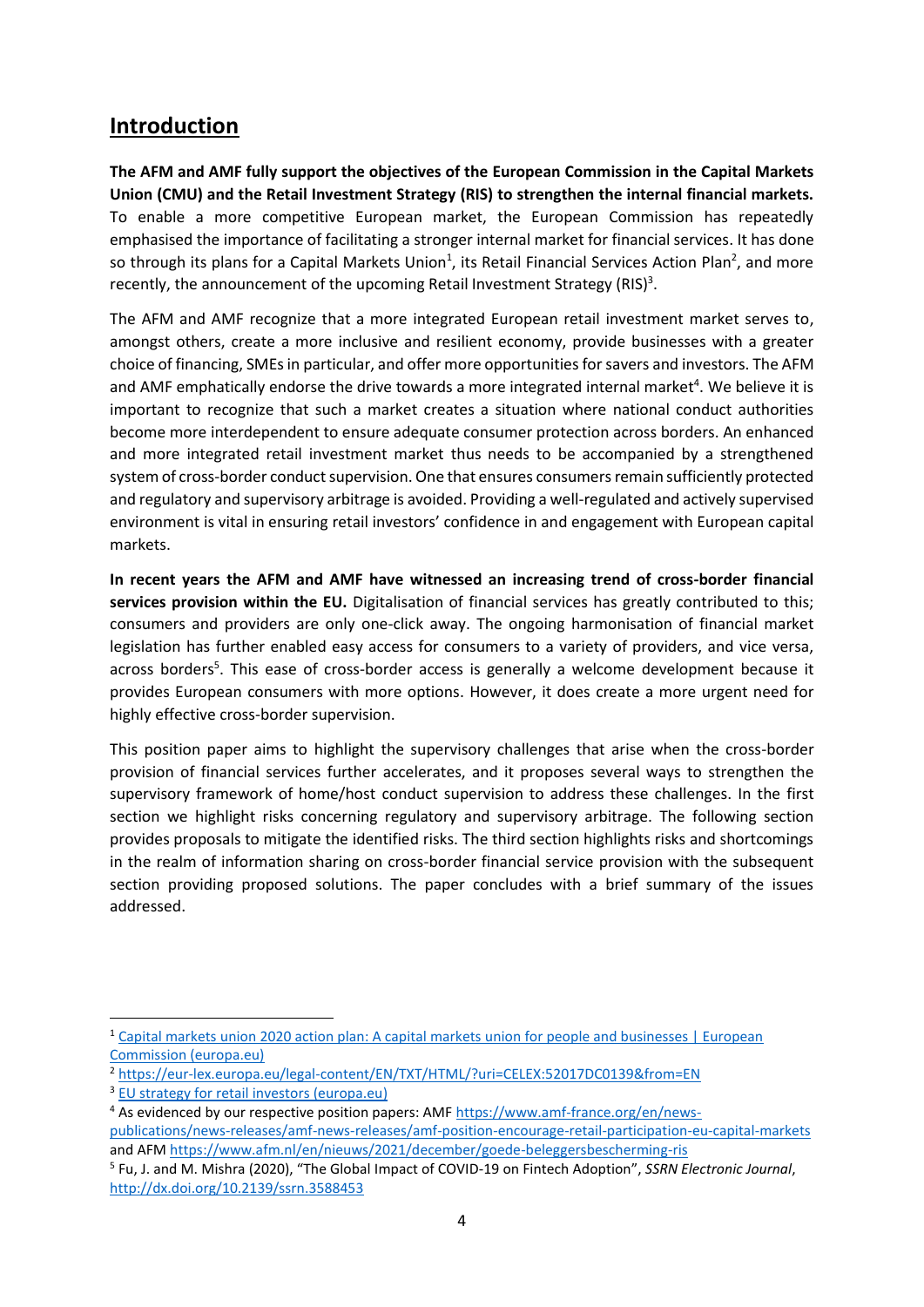# **1. Risks of Regulatory and Supervisory Arbitrage**

**Digitalization has made it considerably easier to provide retail financial services across borders. However, combined with the current difficulty of organizing effective cross-border conduct supervision, this creates an opportunity for financial organizations engaging in harmful behaviour to subvert effective conduct supervision.**

In today's financial market, financial firms no longer need a physical presence (i.e. branch office) in the host Member State since they can reach consumers, situated in the host Member State, through digital channels. This is especially the case in investment and payments markets, where digitalization of services has become the norm. In such cases, when firms exercise their Freedom to Provide Services (FPS) without any physical presence (i.e without a branch) in the host Member State, the host competent authority remains dependent on the home NCA to effectively supervise the activities with regard to consumers based in the host Member State's jurisdiction.

When a financial services provider engages in cross-border activity through a branch in the host Member State (i.e. based on its Right of Establishment – RoE), the primary supervisory responsibility on these service providers generally lies with the host NCA<sup>6</sup>. Examples of such conduct requirements are, requirements on disclosure and marketing, investment advice, suitability and appropriateness, and reporting to clients. The host NCA is thus given the powers to exercise its duties with regard to conduct supervision and empowered to uphold a level-playing field with regard to consumer protection within its jurisdiction, even if the provider's seat is located elsewhere in the EU.

Conversely, when cross-border activities are provided through digital means, on the basis of the Freedom to Provide Services (FPS) passport, without the establishment of a branch or any physical presence in the host Member State, the host NCA is not provided with direct supervision or enforcement powers with regard to the conduct of that particular financial services provider. The host NCA is thus unable to uphold a similar level playing field with regard to consumer protection in its jurisdiction.

This gives rise to situations where the home NCA is primarily responsible for the conduct supervision of a financial firm, even when that firm primarily targets consumers in another Member State, using the language of that host State. A lack of familiarity with relevant local regulations and the local language of that host Member State, as well as the distance to targeted consumers, impedes the ability of the home NCA to (timely) and effectively identify risks and react to transgressions. As a result, the level playing field the host NCA can uphold with regard to conduct and investor protection in the case of passporting through the RoE, risks becoming an uneven playing field in the event of passporting on the basis of FPS.

While the current division of responsibilities between the home NCA and host NCA as described above is often clearly articulated in legislation, it is not always practical. In practice, it creates incentives for regulatory and supervisory arbitrage. Such arbitrage greatly endangers adequate consumer protection across the European Union and urgently needs to be addressed. We have seen several examples of such arbitrage on which we will expand below.

#### *Firms which do not offer marketing materials in their home state language*

As host competent authority, the AFM has observed firms that seem to exclusively target customers outside their home Member State, based on the language of their marketing materials. This begs the

<sup>6</sup> See for example article 35 (8) of MiFID 2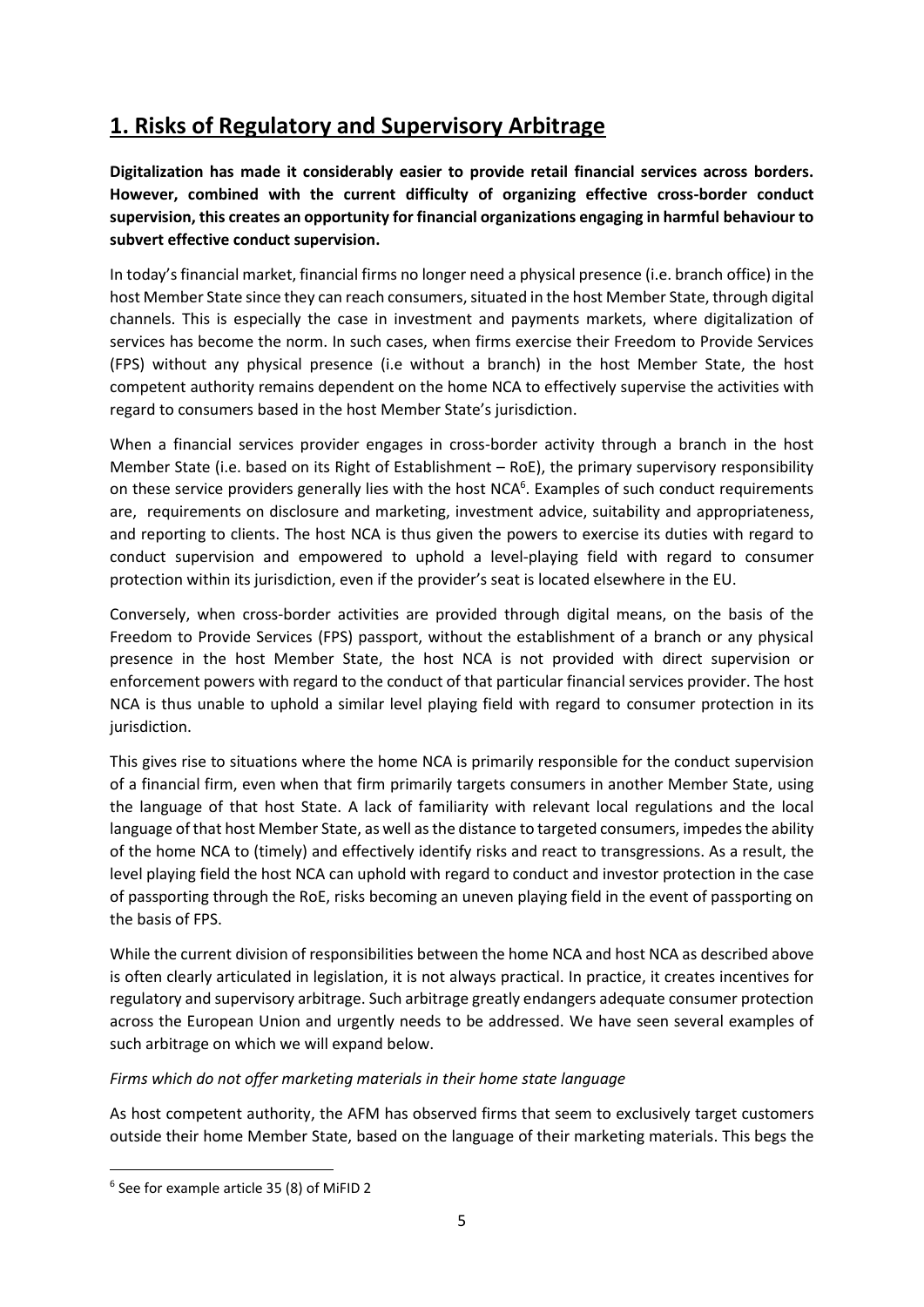question why a firm would settle outside the jurisdiction of their target market(s). While we recognize that there are factors beyond proximity to target consumers which influence where a company settles, we are concerned that (perceived) differences in supervisory and regulatory intensity might play a role in this. On its side, the AMF has noticed an extensive use of passports from certain EU countries to provide services to French investors, through the FPS passport. Research shows a very significant use of the passport by ISPs authorised in Cyprus and operating on an FPS basis in France. Of 228 authorised ISPs in Cyprus, 197 (i.e. 86%) carried out a passport notification with France pursuant to Article 34 of MiFID 2.

#### *Offering high risk products such as CFDs*

The AFM and AMF identify a trend where firms offering financial products associated with a high risk level, such as contracts for difference (CFDs), frequently establish themselves outside of jurisdictions where the bulk of their clients are based. The relatively strict supervisory approach of countries with large markets might be part of the reason why firms offering CFDs chose to establish themselves outside these markets. Many countries have put into place consumer protection measures against CFDs.

The AFM has observed a yearly increase of complaints on investment firms offering CFDs in the Netherlands operating on cross-border basis. We have observed a tenfold increase in the number of complaints between 2018 and 2020 (290 in the latter year). In the first half of 2021, the AFM already received 209 complaints.<sup>7</sup> In a similar vein, the AMF noticed that ISPs authorised in certain Member states appear to be over-represented among the investor complaints received by the AMF. The analysis of these alerts and complaints also highlights the substantial marketing of complex, high risk financial products such as CFDs. Of the underlying assets most frequently proposed, Forex CFDs are the most heavily represented. In 2021, the AMF has already received 130 complaints and alerts on Forex and CFDs.



Given the high risk of losses, the AFM has taken a strict approach in its supervision of firms offering CFDs. As a result, the number of firms based in the Netherlands offering this product is very limited. Research conducted in 2019 showed that nearly all firms offering CFDs to Dutch consumers were based in other member states. The AFM thus had to work with relevant home NCAs to stop firms offering CFDs to consumers in the Netherlands from conducting harmful practices affecting these consumers. The AMF has reinforced its supervision activities over the years regarding the marketing of extremely complex and very risky investment products, such as CFDs and binary options.

<sup>&</sup>lt;sup>7</sup> Based on the hundreds of complaints the AFM received since 2018 that loss varies between  $\epsilon$  250 to over € 1.000.000 per investor. The risk warning which CFD brokers are required to show on their website, suggests that between 74% and 89% of their clients ultimately end up with a loss. In 2018 the AFM estimated between 55,000 and 65,000 retail investors traded using CFDs resulting in an estimated total loss of €78,000,000.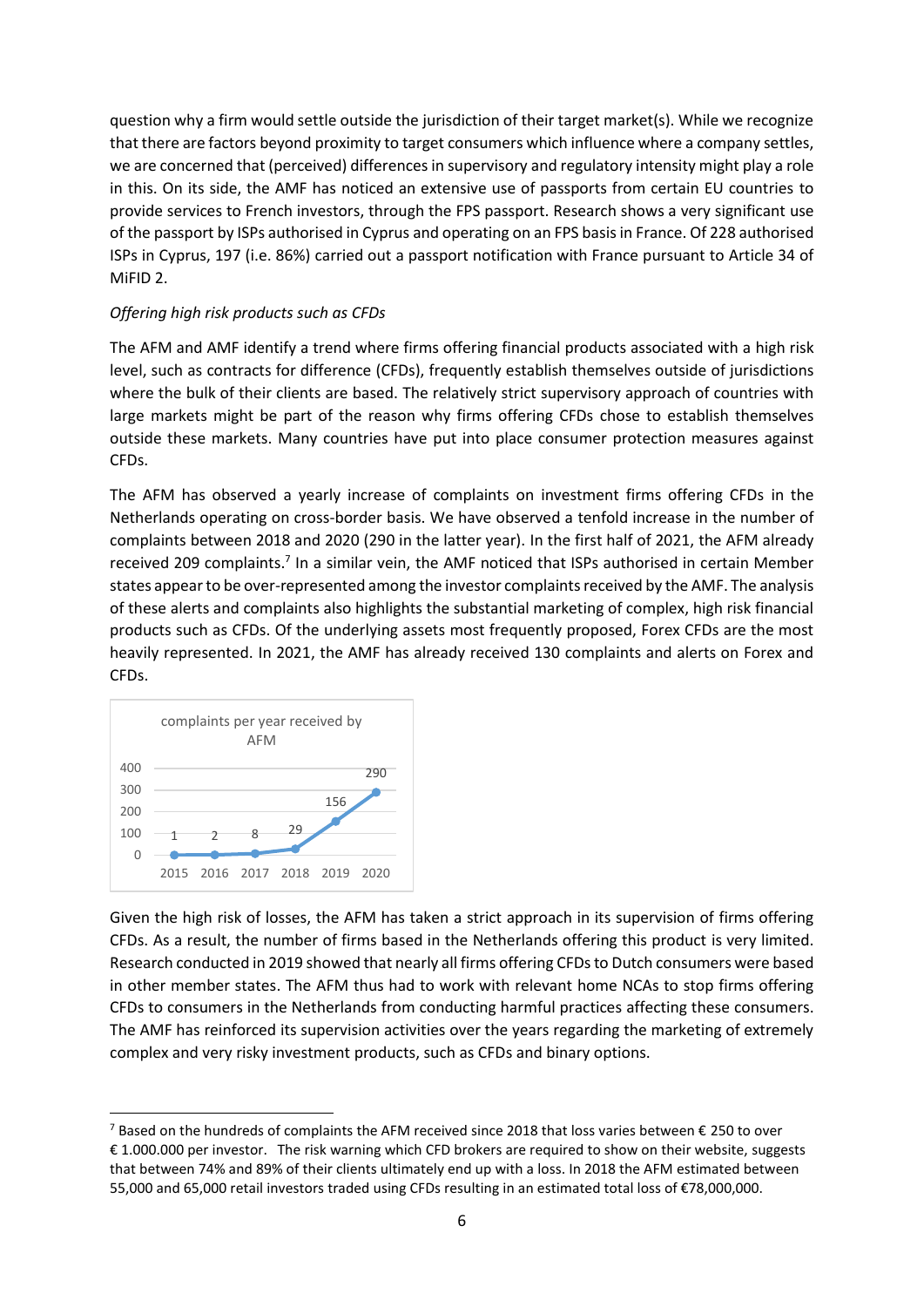### Risks due to practical limitations for home NCAs to effectively supervise conduct of firms in host State

#### **An important cause of the (potentially) harmful situation outlined above is the disadvantageous position of the home NCA to effectively supervise large scale cross-border provision of products/services in other Member States.**

#### *Firms operate out of direct sight of relevant home NCAs creating practical difficulties*

Firms often conduct their activities in the language of the targeted consumer, in that consumer's jurisdiction. In other words, firms that operate on a cross-border basis actively reach out to consumers outside their jurisdictions, out of the direct sight of the relevant home NCAs. In some cases, we observe practices in which a tied agent in another European country operates as intermediary, further confounding the home/host responsibilities and increasing difficulty for home and host NCA to intervene in a timely manner.

#### *Home NCA capacity constraints and putting resources where they are most effective*

In situations where a financial institution does not actively target consumers in its home market, the home NCA may lack the incentive to act to protect consumers outside its own jurisdiction. While there is generally a willingness to cooperate with other NCAs, finite supervisory capacity and the inclination to prioritize supervision of activities affecting domestic consumers can result in limited capacity being expended in addressing cross-border issues. NCAs put their resources where they are most effective and where they see the most (acute) risks.

#### *Overall disadvantageous position of home NCA*

Home competent authorities may be restricted in terms of expertise, such as knowledge of language or marketing and sales behaviour in other jurisdictions. This makes it difficult for home supervisors to adequately monitor these activities. The lack of expertise combined with a lack of capacity and corresponding prioritization means that the home NCA is in a disadvantageous position to deal with an entity within its jurisdiction performing cross-border activities causing harm to consumers in a host Member State. Even in cases where there is close coordination between home and host NCAs, it is inevitable that some delays will occur as a result of the administrative burden of having to work through the decision-making process and subsequent coordination of two separate supervisory entities.

Based on local language knowledge, familiarity with marketing and sales behaviour, accessibility for affected consumers, and capacity available, and priority given to issues affecting consumers within its jurisdiction, the host competent authority is best placed to detect and then act on infringements occurring in their own jurisdiction. In the current home/host set up of supervisory responsibilities, host NCAs lack the necessary instruments, mandate, and/or execution power to take up this role. Creating the ability for host NCAs to take up this role in addressing the risk of regulatory and supervisory arbitrage would improve supervisory effectiveness on cross-border provision of financial services.

#### Proposals aimed at strengthening host supervisory and enforcement abilities

#### **The AFM and AMF advocate for the above-described risks to be addressed. The most meaningful tool in this will be to establish primary supervisory responsibility on matters of conduct, where it is most effective, with the host State.**

Given the rise in digital possibilities we witness a strong increase in the provision of cross-border financial services without a branch. We therefore propose to reconsider whether the physical presence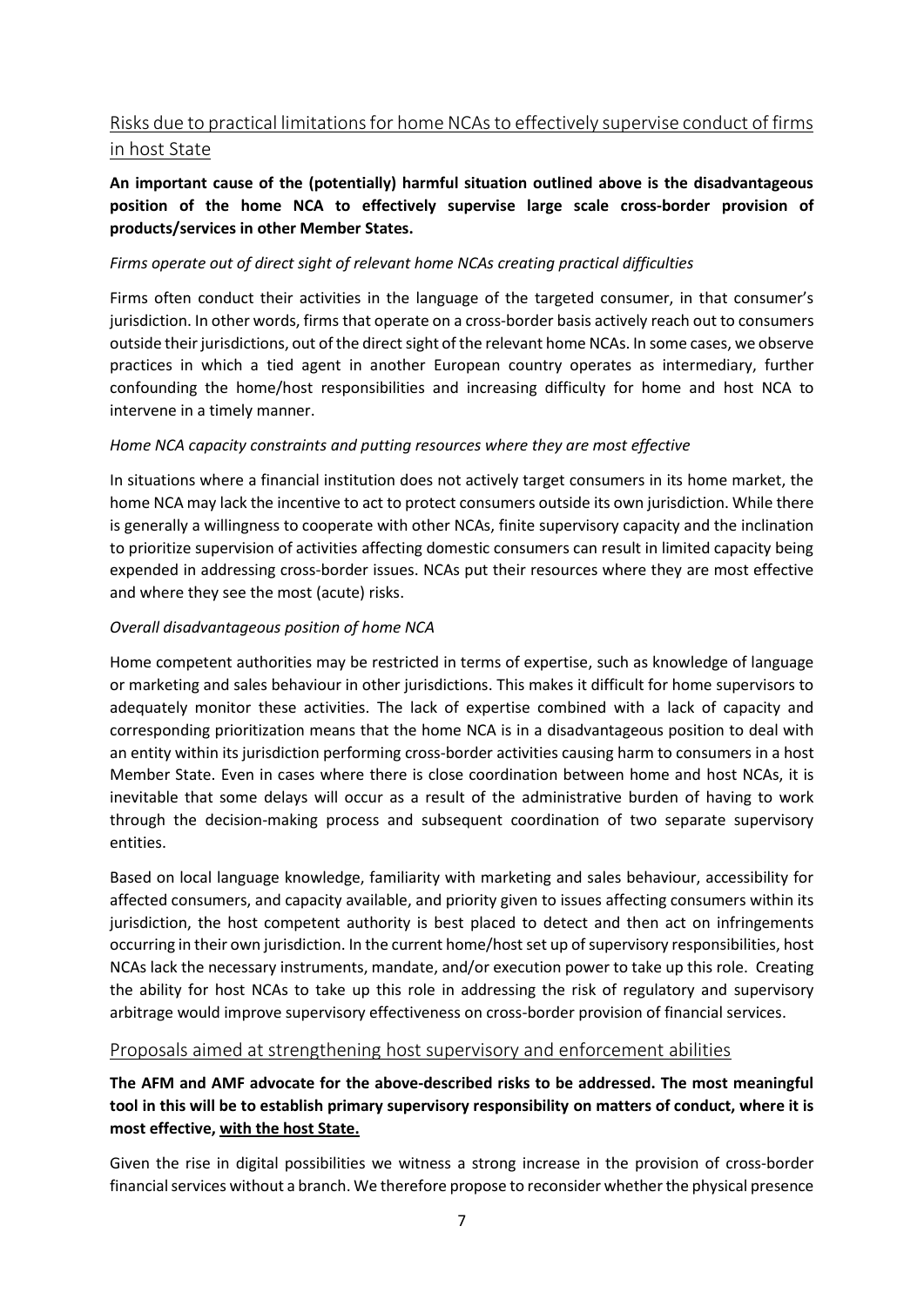of a firm in a host Member State should still determine the home/host division of responsibilities. A future-proof cross-border supervisory set-up is best suited by placing responsibilities for conduct supervision where they are most efficient: with the NCA of the host Member State. For firms that operate in many different Member States, joint action through supervisory working groups at centralised ESA level may be envisioned. To the extent this is already legally possible<sup>8</sup>, steps should be taken to ensure time delays to initiate joint action are limited as much as possible. In any case, ESAs should be informed early in the process whenever NCAs begin to investigate cross-border cases. Proportionality for affected firms should be ensured. One way in which this could be done is through minimum thresholds. Such thresholds should be set at a point that can meaningfully indicate the intention of a firm to be active in a host Member State. Whether this should be done based on absolute numbers of clients or by looking at numbers relative to total clientele should be carefully considered.

The transfer of supervisory responsibility of conduct requirements to the host competent authority is not unprecedented in European legislation. One example, regarding supervision of disclosure requirements, exists in the IORP Directive. $9$  To be effective, supervisory responsibilities need to be accompanied by enforcement powers. The Consumer Protection Cooperation (CPC) Regulation serves as a good example of supplying host competent authorities with such enforcement powers. The CPC regulation allows host NCAs to intervene in their own jurisdiction, by issuing a notice and takedown order for websites, through national court, in case of serious risks to consumer protection.

#### *Extension of host NCA abilities under MiFID 2 article 86*

At a minimum level, host supervisors and ESAs should be better equipped to intervene in a timely fashion in the event of serious risks to investor protection and the proper functioning of markets. MiFID 2 Article 86 regulates cooperation between home and host supervisory authorities in the retail investment market. The article provides ultimate powers for host NCAs to intervene in the event of investor protection risks. In practice, however, employing this article is a highly time-consuming process. As a result, (sometimes grave) damage to consumers can persist for a long time. The AFM and AMF believe this article should be amended to make it a more effective and worthwhile tool to use in order to protect investors. Establishing a limited timeframe within which home NCAs must act once solicited by the host NCA could be an important first step. In this regard, we support ESMA's technical advice on the application of administrative and criminal sanctions under MiFID 2<sup>10</sup>. Alternatively, allowing host NCAs to use temporary measures against firms which can be lifted once home NCAs take appropriate action could also serve to ensure that the protection of consumers prevails over the protection of financial interest of firms. In addition, host NCAs need to be enabled to join forces in their supervisory duties and fact-finding exercises vis-à-vis firms that pose serious risks to investors in their jurisdictions. One way in which such a joining of forces could be facilitated is by enabling host NCAs to opt-in to an Article 86 cease and desist measure initiated by another host NCA<sup>11</sup> with regard to a specific firm, without having to initiate the Article 86 procedure in its entirety for each separate host NCA.

<sup>&</sup>lt;sup>8</sup> For instance, through article 45b of the ESMA regulation.

<sup>&</sup>lt;sup>9</sup> IORP article 11 (10): "The IORP shall be subject to on-going supervision by the competent authority of the host Member State as to the compliance of […] the host Member State's information requirements." <sup>10</sup> [https://www.esma.europa.eu/sites/default/files/library/esma35-43-](https://www.esma.europa.eu/sites/default/files/library/esma35-43-2430_ta_on_mifid_ii_sanctions_and_measures.pdf#page=20)

<sup>2430</sup> ta on mifid ii sanctions and measures.pdf#page=20

<sup>&</sup>lt;sup>11</sup> Under the condition that the host NCA is aware of MiFID 2 infringements or (potential) investor protection issues.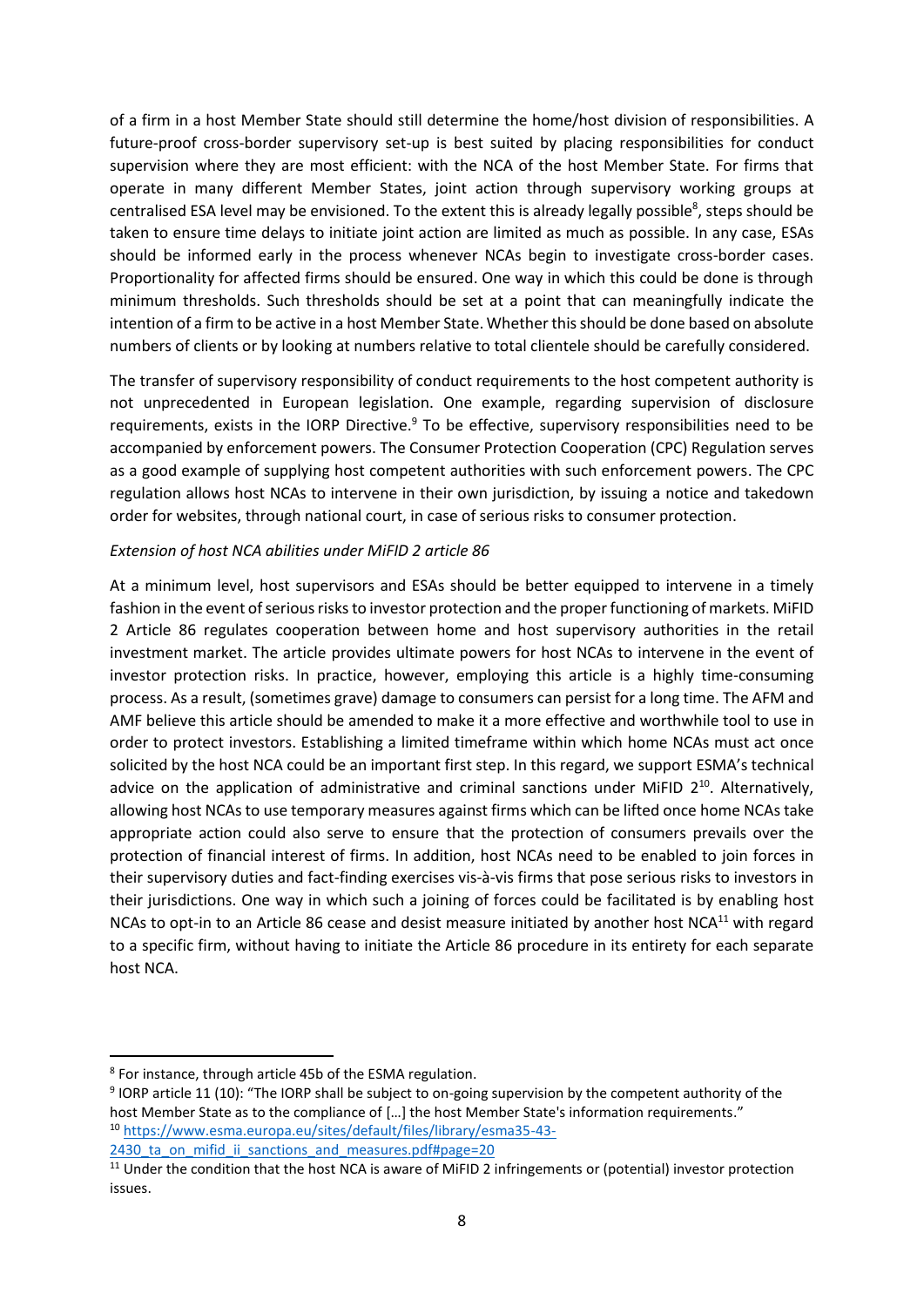# **2. Information sharing on cross-border activities**

#### **Vital information concerning cross-border activity performed by financial firms is insufficiently available and/or not shared quickly enough**.

An appropriate and effective framework for cross-border supervision of services requires up-to-date information on activities of firms operating on a cross-border basis. Competent authorities currently lack up-to-date insight in the services that are being provided in their respective markets on a crossborder basis.

Sudden increased activity with regard to the sales of a particular financial product or service, a large increase in clients in a specific (vulnerable) customers segment, or significantly increased or decreased revenue streams, are all examples of data which can serve as important indicators for NCAs to more closely examine the operations of a financial firm. In situations where a NCA is dealing with a financial firm in the capacity of host competent authority, this information is currently not readily available. Requesting information from such firms must go through the home NCA, who must then check whether the information provided by the firm appears accurate with respect to the practices identified in the host jurisdiction. This can create a delay in identifying problematic activity or at worst even cause such activity to go undetected all together.

#### *Passport notifications lack necessary information and are sometimes of insufficient quality.*

The Joint Committee Report on cross-border supervision of retail financial services<sup>12</sup> states that passporting notifications are not always complete in covering all the compulsory information or do not comply with the standard forms established by the relevant regulatory provisions. There are also reports that, in some cases, host NCA requests are met with a delayed reply. This hampers the effective supervision of financial institutions in the host Member State.

In addition, while the passport notification in its current form does ask passport holders to indicate for which services they wish to be passported, it does not require them to give an indication of the scale or timeframe on the actual delivery of these services. As such, neither the home or the host Member State is in a position to anticipate the real extent to which cross-border services will be provided or to signal that actual activity significantly exceeds or falls short of the initial intention.

#### *Lack of continuous reporting on cross-border activities*

Once a firm has gained access through its passporting rights, there is no obligation to continuously inform either home or host competent authorities of their actual activities in the respective markets. As a result, passport notifications and registers do not provide reliable insight in the actual activities of firms operating across borders. When a firm significantly scales up its activity in a host Member State, this is thus not identified. A firm may or may not be making use of its passporting rights; competent authorities are left in the dark.

<sup>12</sup> [https://www.eiopa.europa.eu/sites/default/files/publications/pdfs/final\\_report\\_on\\_cross](https://www.eiopa.europa.eu/sites/default/files/publications/pdfs/final_report_on_cross-border_supervision_of_retail_financial_services_0.pdf)[border\\_supervision\\_of\\_retail\\_financial\\_services\\_0.pdf](https://www.eiopa.europa.eu/sites/default/files/publications/pdfs/final_report_on_cross-border_supervision_of_retail_financial_services_0.pdf)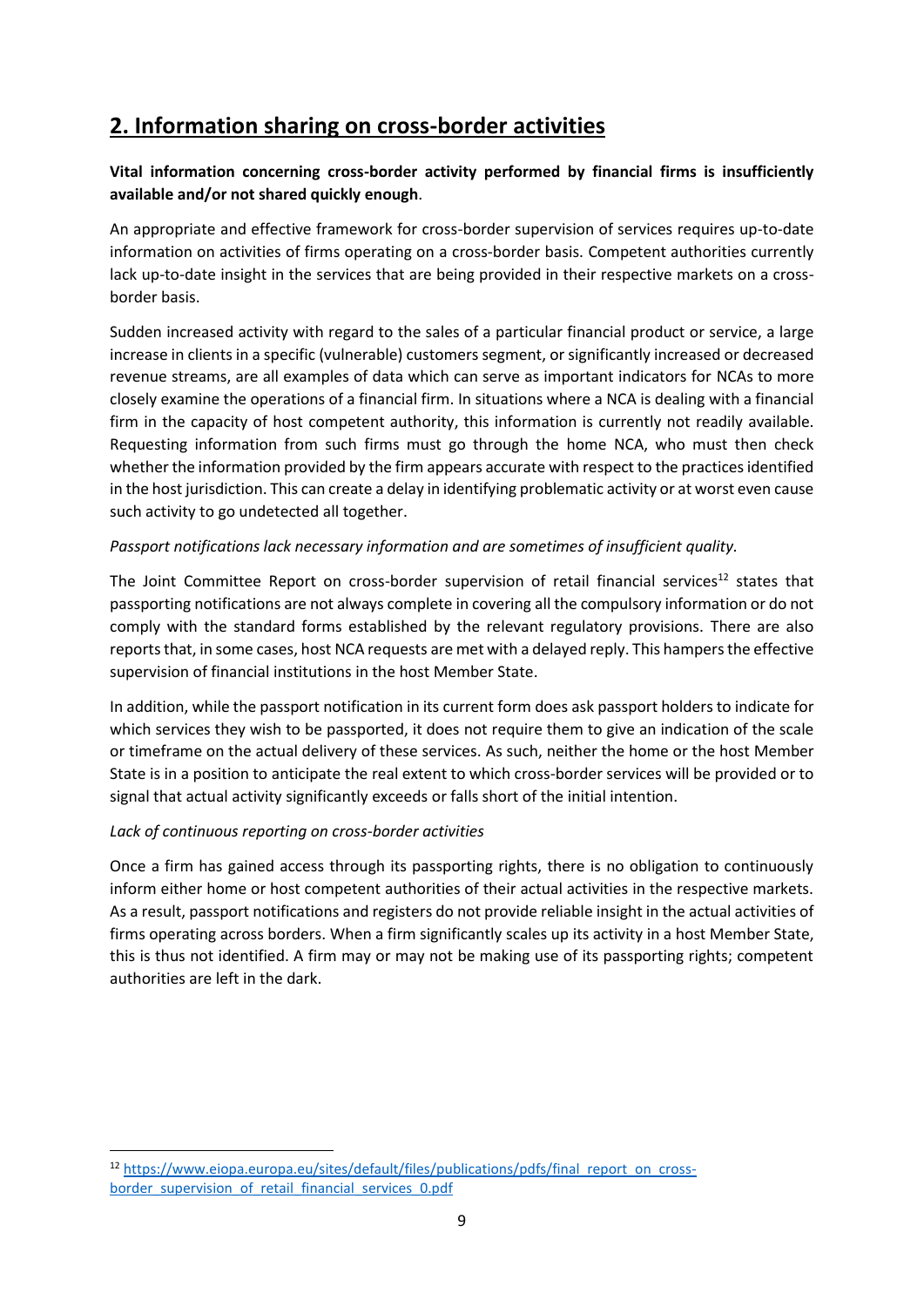### Proposal: minimum due diligence requirements for passporting and a European centralized database

#### **The AFM and AMF believe a potential remedy to the current issues surrounding information sharing could lie in introducing minimum due diligence requirements in the passporting system and establishing a centralized database on cross-border activities.**

#### *Passporting system should be reviewed and amended to contain minimum due diligence requirements*

The Joint Committee Report on cross-border supervision of retail financial services<sup>13</sup> put forward recommendations to achieve a more coordinated approach with respect to passporting. Amongst others, the report notes that the notification system of passports needs to be reviewed, considering that registers may contain non-updated information. The introduction of minimum due diligence requirements by NCAs before passports are granted could enhance consistent and high-quality gatekeeping by home NCAs. Asking and documenting intentions to provide certain services in particular host Member States would be a valuable addition to help NCAs recognise cross-border activities and potential risks at an early stage.

We propose the introduction of a requirement for NCAs to withhold, or withdraw, authorisation where a firm has clearly chosen to place its seat in a particular country in order to avoid stricter standards of other Member States where it will carry out most of its activity<sup>14</sup>. Article 56(6) of the Commission legislative proposal for a regulation on the market for crypto-assets (MiCAR) serves as an example for transposition to other sectoral financial services Directives: "The EBA, ESMA and any competent authority of a host Member State may at any time request that the competent authority of the home Member State examines whether the crypto-asset service provider still complies with the conditions under which the authorisation was granted."<sup>15</sup>

#### *A centralised and up-to-date database on cross-border activities, at the ESA level, should be available in order to provide supervisors with necessary information to fulfil their duties*

The availability of such data at a centralized level allows NCAs and ESAs to better (re)act in cases where cooperation and coordination is needed. Access to up-to-date data on cross-border activities is important for both the gatekeeper function as well as for ongoing supervision purposes, including cooperation between NCAs, and thus for the continued protection of investors in cross-border market for retail investors.

The experiences and practices of EIOPA with regard to Solvency II data on cross-border services may well serve as an example. EIOPA is taking up a key role by collecting and disseminating relevant data on cross-border services on a continuous (annual) basis and by establishing cooperation platforms. The AMF and AFM believe this to be a good step in the right direction and would encourage ESMA to take a similar approach for cross-border activities in the area of investments.

<sup>13</sup> [https://www.eiopa.europa.eu/sites/default/files/publications/pdfs/final\\_report\\_on\\_cross](https://www.eiopa.europa.eu/sites/default/files/publications/pdfs/final_report_on_cross-border_supervision_of_retail_financial_services_0.pdf)[border\\_supervision\\_of\\_retail\\_financial\\_services\\_0.pdf](https://www.eiopa.europa.eu/sites/default/files/publications/pdfs/final_report_on_cross-border_supervision_of_retail_financial_services_0.pdf)

<sup>&</sup>lt;sup>14</sup> As far as MiFID 2 is concerned, this would give more strength to the current recital 46.

<sup>&</sup>lt;sup>15</sup> Commission propasal on MiCAR, Article 56(6).